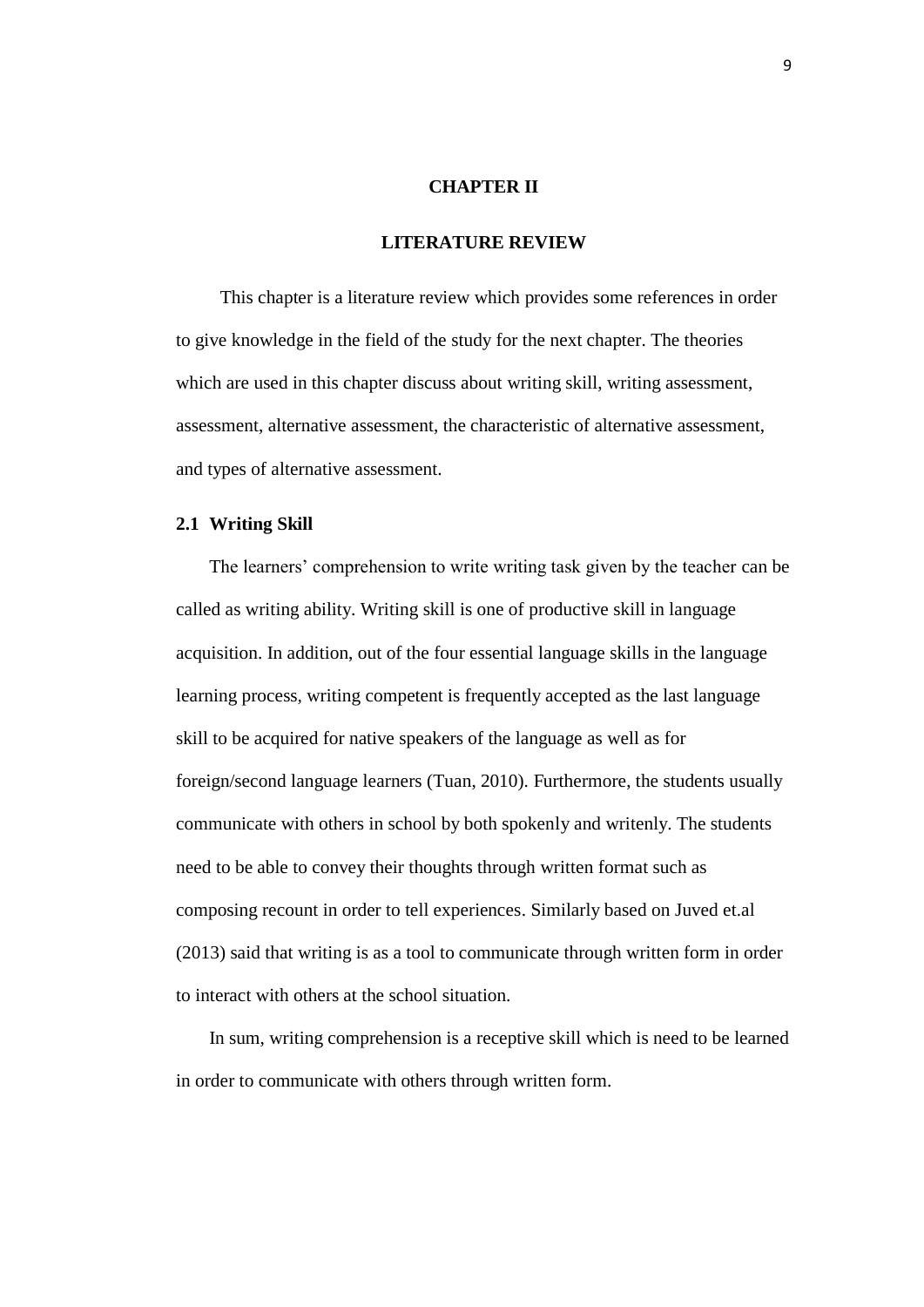#### **2.1.1 Writing Assessment**

To get better writing product, the learners need to get judgement of their work. Judgment for the students work is by assessing their work in order to help the students better in writing competence day to day. According to Huot (2002) states there are two assuming of writing assessment, the first is that in literary area, assessment is universal. He said that the assessment is continuous what we read and what we write in any kind of purpose for reading and writing. While the second is that an important component to be able to write is to assess writing.

Additionally, the teacher needs to define the criteria of writing assessment to gain the learning goal. As Nodoushan (2014) told that one element in the writing evaluation is writing mechanics, defined as the point to which the student appropriately uses proper grammar, spelling, and punctuation.

Furthermore, the old assessment strategy which is still used is traditional assessment which is used in assessing writing skill is multiple choice. The other traditional writing assessment is not only multiple choice but also short answer and true false. Similarly, Dikli (2003) stated that the most commonly used traditional assessment implements are multiple-choice tests, short answers, true/false tests, and essays.

In short, multiple choice has been used in writing assessment which is as main part in language education to monitor the students' learning progression in their writing improvement. Additionally, the components in writing assessment are grammar, spelling, and punctuation.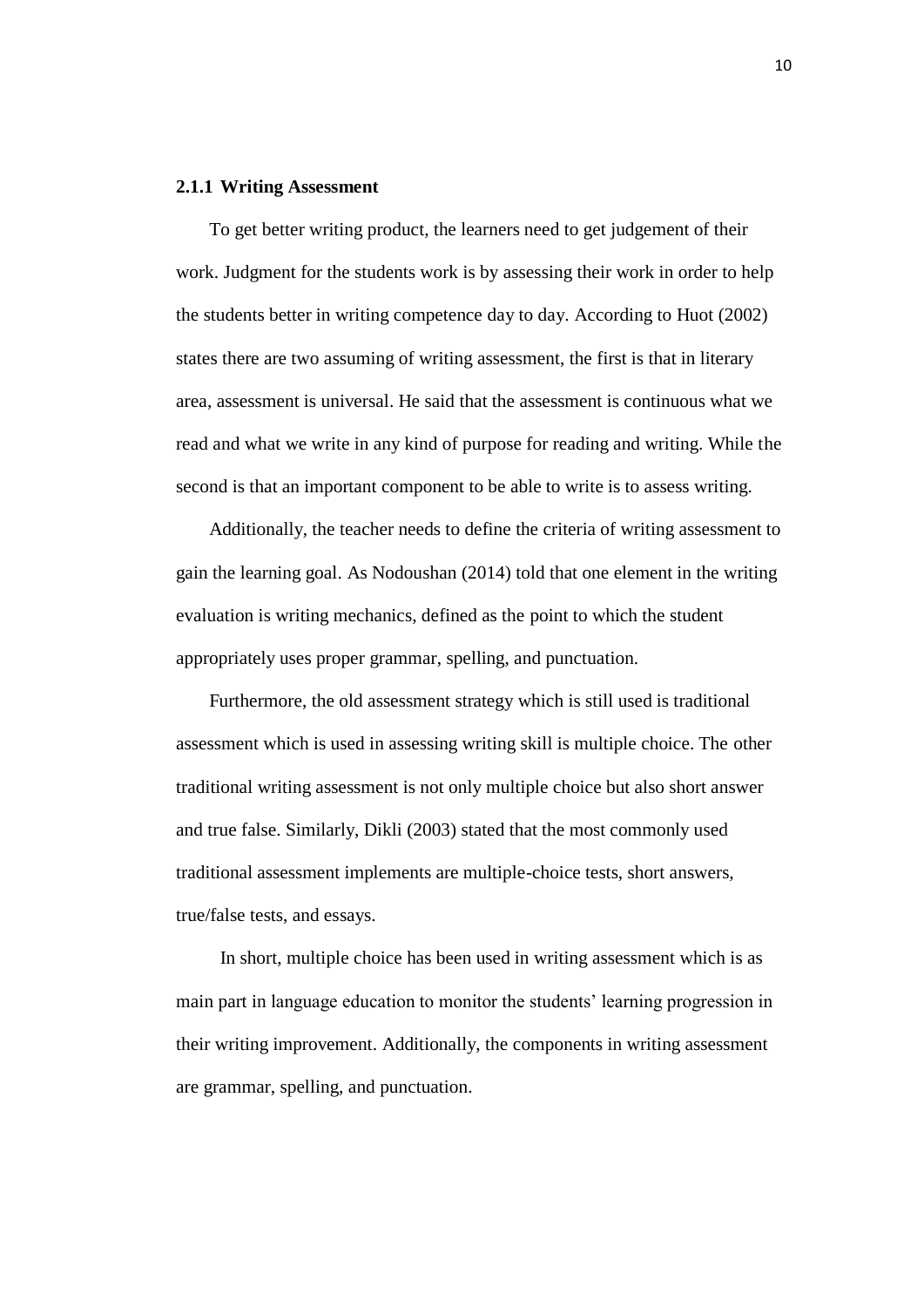### **2.2 Assessment**

In the teaching learning process, one of element for gaining leaning aim is by assessment which can monitor the students' progress in learning. In addition, assessment also has been defined variously in the literature. Among them, Linn and Miller (2005) define assessment for students learning as a systematic process of collecting information about student progress towards the learning goals. The teaching learning aim is to develop the students' ability. Similarly, Dhindsa et al. (2007) characterizes assessment as a key component of teaching and learning to gather data systematically about students' progress.

Assessment can be applied in some ways such as in traditional paper-pencil test. Additionally, according to Linn & Miller (2005) maintain that students' performance can be measured in various ways, including "traditional paper and pencil tests, extended responses (essays), performance of authentic task, teacher observation, and student self-report". Traditional paper and pencil test/ assessment is a traditional assessment which consist of multiple choice, true false, and essay. In other hand, the researcher focus on alterative assessment which is as an alternative to traditional assessment.

To conclude, various assessment has been applied by collecting the students' progression in learning in order to measure their skill.

## **2.3 Alternative Assessment**

There are different term for alternative assessment which are formative and authentic assessment. As Mussawy (2009) argues that Most of the present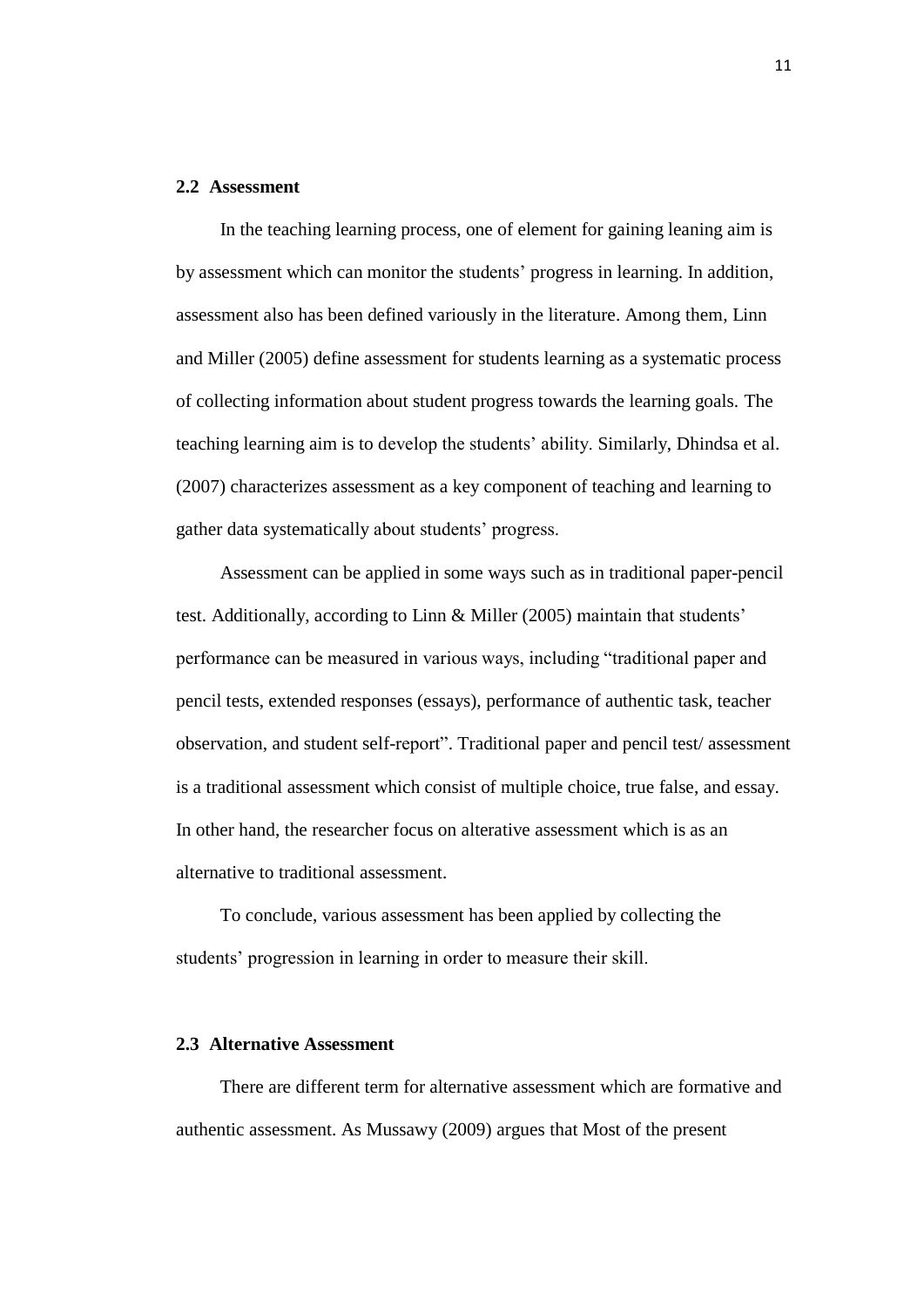literature uses terms formative, alternative, and authentic assessment synonymously; however, some divergences still exist. This study uses term of alternative assessment for all the descriptions.

Furthermore, alternative assessment defines as the assessment method which is used to be alternative to assess the learners' ability. According to Lopes (2015) defines alternative assessment as any assessment method which is an alternate to the traditional tests. Furthermore, alternative assessment is not only as an alternative to traditional assessment but also it lets the students be independent to understand their learning. Additionally to Nasri (2010) states that alternative assessments let the students to establish their understanding and own meaning of what they have learnt in the class.

To conclude, alternative assessment which as an alternative to traditional assessment can help the students to create their understanding about their learning. The descriptions below explain about characteristics of alternative assessment and types of alternative assessment.

## **2.3.1 The Characteristics of Alternative Assessment**

Alternative assessment has various characteristics which have been determined by some authors. The characteristics make alternative assessment be special and different with other kind of assessment. The followings are the common characteristics by two authors:

According to Hamayan (1995) alternative assessment divided it into five characteristics which are: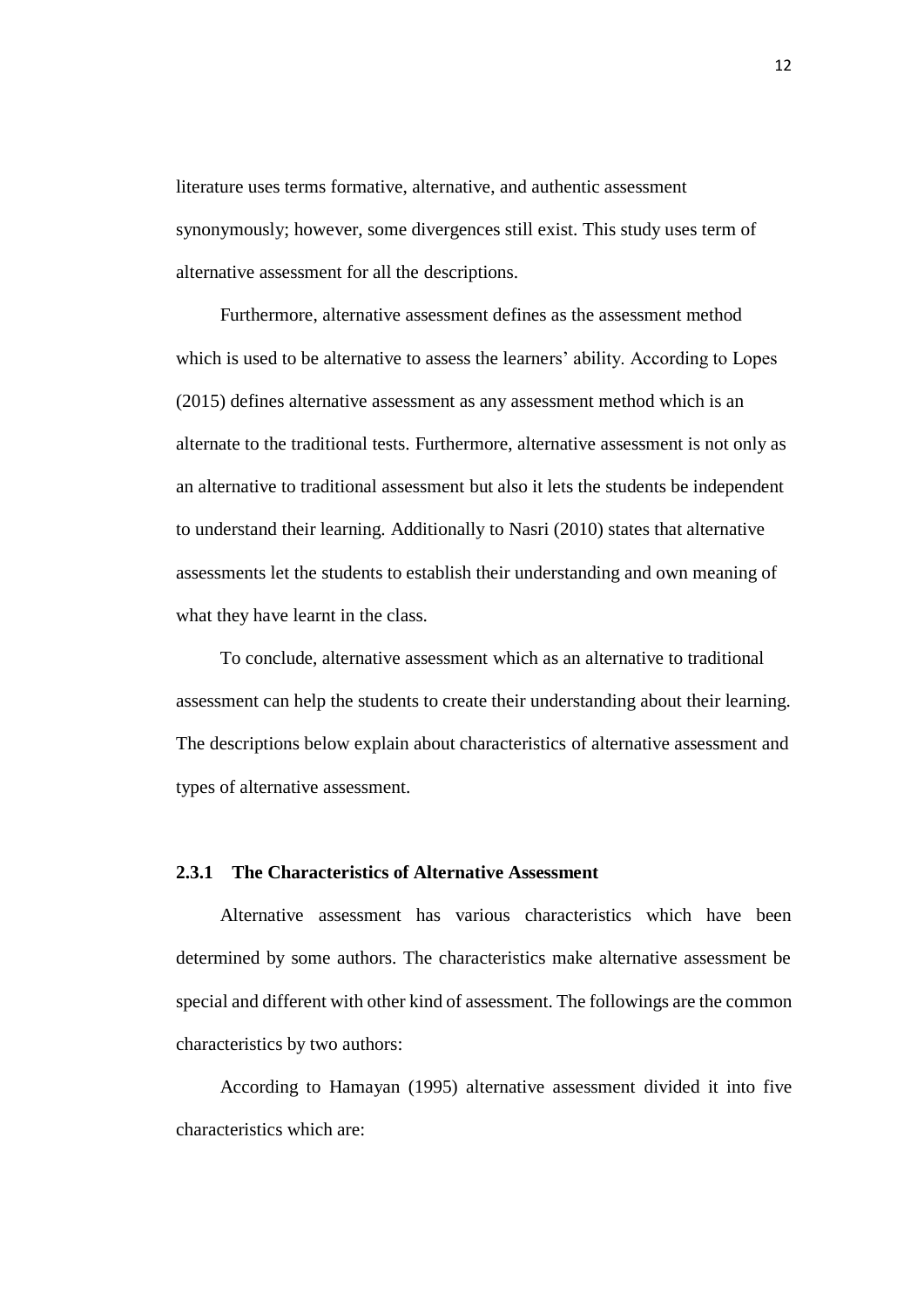- 1. Proximity to actual language use and performance
- 2. A holistic view of language
- 3. An integrative view of learning
- 4. Developmental appropriateness
- 5. Multi referencing

Additionally, other characteristics also have been listed by Brown and Hudson (1998) which are combined the characteristics from some papers:

- 1. require students to perform, create, produce, or do something;
- 2. use real-world contexts or simulations;
- 3. are nonintrusive in that they extend the day-to-day classroom activities;
- 4. allow students to be assessed on what they normally do in class every day;
- 5. use tasks that represent meaningful instructional activities;
- 6. focus on processes as well as products;
- 7. tap into higher level thinking and problem-solving skills;
- 8. provide information about both the strengths and weaknesses of students;
- 9. are multicultural sensitive when properly administered;
- 10. ensure that people, not machines, do the scoring, using human judgment;
- 11. encourage open disclosure of standards and rating criteria; and
- 12. Call upon teachers to perform new instructional and assessment roles.

The characteristics of alternative assessment from two authors above have similarity and differences. However this study prefers the characteristics based on Brown and Hudson (1998) which are more detail in listing the characteristics of alternative assessment.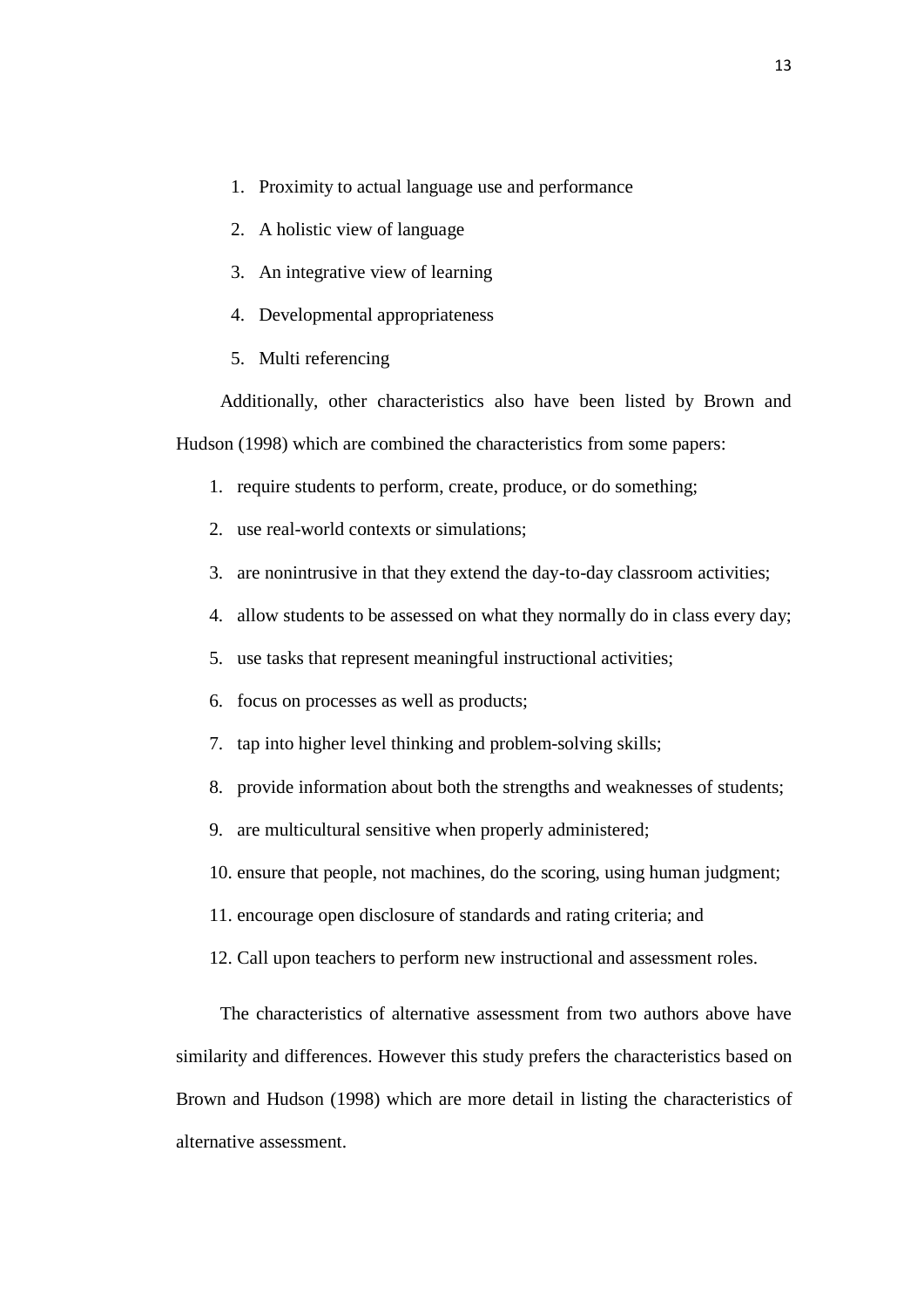### **2.3.2 Types of Alternative Assessment**

In recent years, variety of alternative assessment have been popular. Some authors also have described types of alternative assessment. As Hamayan (1995) listed some activities which produce alternative assessment information, those are writing sample, learning log and journals, classroom project, interview, thinkaloud. In detail, types of alternative assessment also have been described by Ercilia (2016) which appropriate with writing competence. Those are portfolios, writing samples, learning logs or journals, conferencing, s-o-s summary, feedback, peer feedback, self-assessment, and reflective writing. The followings are described below.

### **2.3.2.1 Portfolio**

Portfolio development is not a new concept in the history of education. A collection of students' writing work such as draft, paragraph, text, etc. can be called as portfolio. As Paulson et al (1991) said that portfolio is a collection of students work which show learning effort, learning progress, and achievements. Similarly based on Ercilia (2016) said that portfolio lets the students know their learning progress and achievement. It means that the students can be more responsible in their learning. The learners can increase their self-confidents too since they evaluate themselves.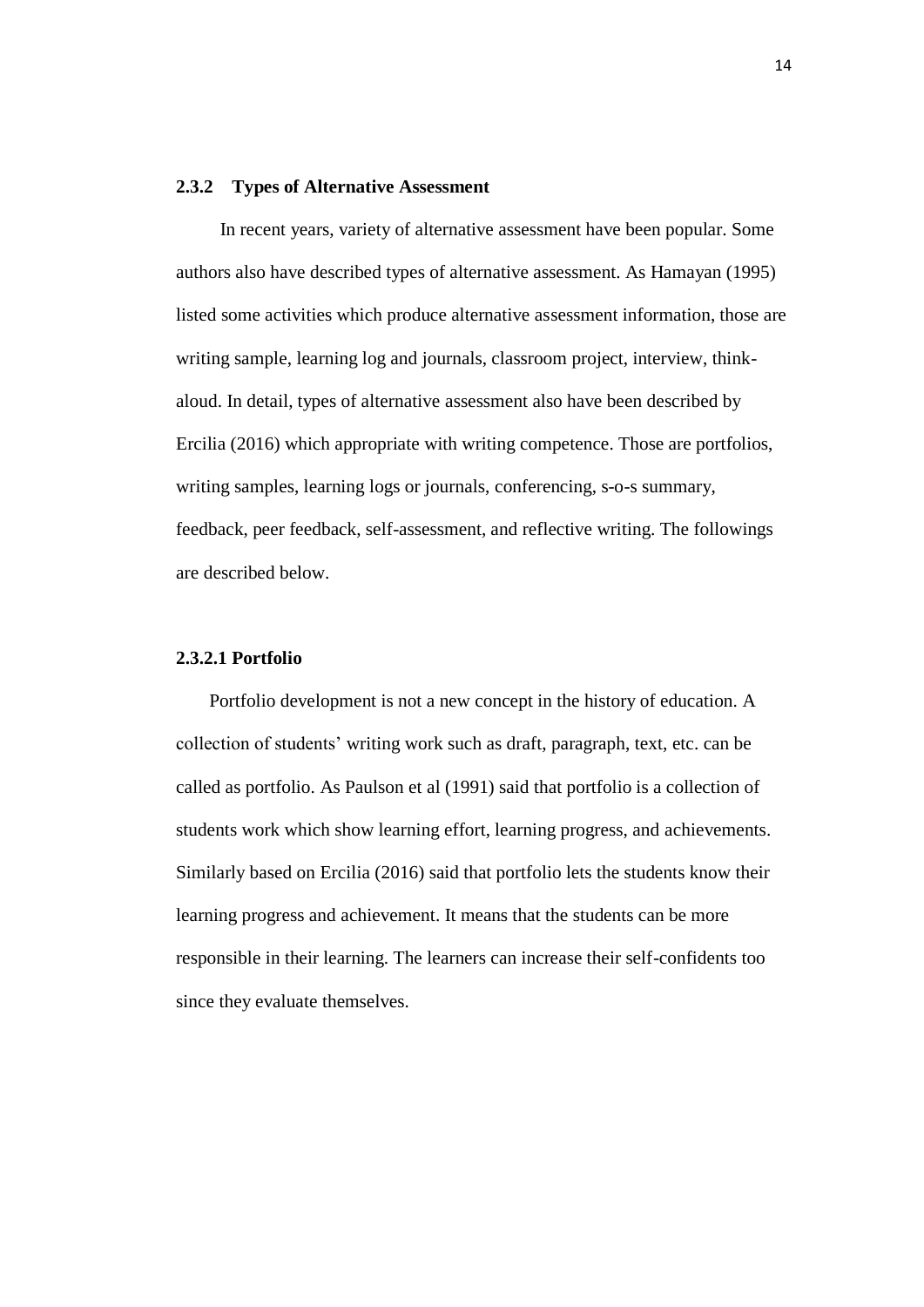## **2.3.2.2 Writing Sample**

This type is variety of students' writing works which become sample to their assessment of the learning. Similarly, Hamayan (1995) stated that any kind of writing produced by the students can be used for assessing students' language proficiency progress can be called as writing sample. Additionally, writing work has many kinds such as essays, book report, creative writing, and etc. As stated by Ercilia (2016) that written work may include correspondence, journal entries, essays, book report, dialogue, writing assignment (draft or final copies), reading log entries, and other writing projects. The learners can take advantages from writing sample which may improve their writing quality. The students can reflect their writing ability such as in grammatical, or misspelling so they can know how well their assignment quality which they have done (Ercilia 2016).

### **2.3.2.3 Learning Logs or Journal**

A journal which contain the students' work in writing can be called as logs. The learners can learn improve their writing skill through learning their journal. As Ercilia (2016) stated that other activity which help the learners in developing their writing skill is journal. Additionally, frequent entries by the students in their journal can help the teachers to see the students' language proficiency and the learning process perceptions (Hamayan 1995). Additionally, Chapman (1990) told about the authentic writing example in journal is open-ended entries which construct by the students' knowledge or short answer entries which shows content taught understanding.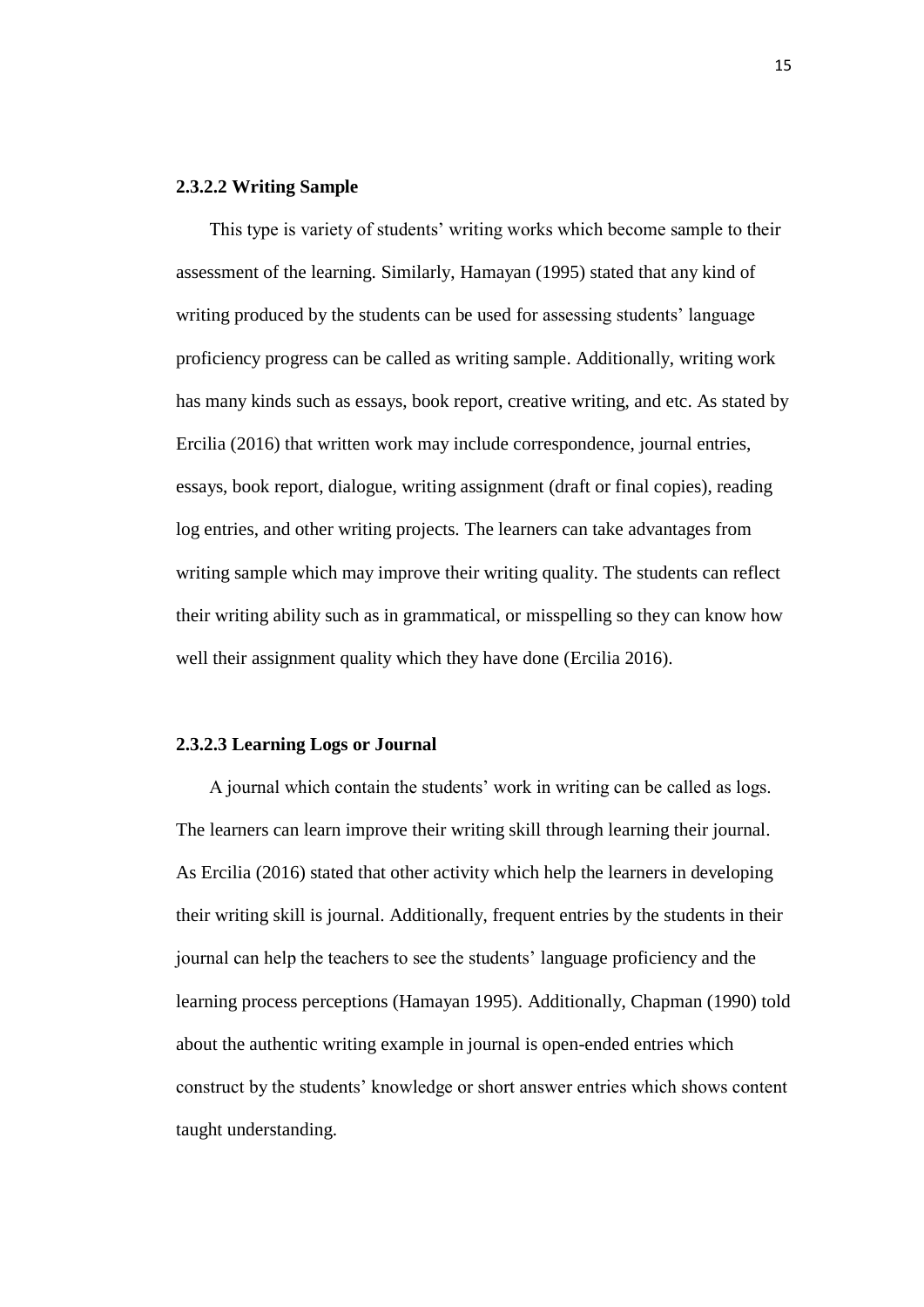## **2.3.2.4 Conferences**

Another alternative assessment which is used to evaluate students' writing is by conferences assessment. This type involve both the teachers and students in discussing the students' learning progress. As Brown and Hudson (1998) described that conferences involve the students to discuss about their learning process or work with the teachers by visiting their office. In addition, the learners can discuss their strangeness and weakness with their teacher by conference (Genesee and Upsure 1996) through conferences, the students can see their learning progress in writing such as composing draft which assisted by the teachers. Additionally some advantages are described by Brown and Hudson (1998) which are develop students' reflection on their learning progress, increase self-image, obtain language performance on task, skill etc., inform; observe; establish; and gather students' information.

## **2.3.2.5 S-O-S summary**

S-O-S stands for statement (S), opinion (O), and support (S) which is one of creative activity might be applied in writing. By this activity, the teacher can see the students' ununderstanable in certain topic. As Ercilia 2016 said that the teacher can use it to check students' comprehension whether they have not understood yet or have understood about the topic at the lesson. Furthermore, this activity can be applied by delivering some opinion which support with some evidences about the certain statement. Similarly based on Dodge (2009) S-O-S Summary consist of three stages which begins with the (S) statement from the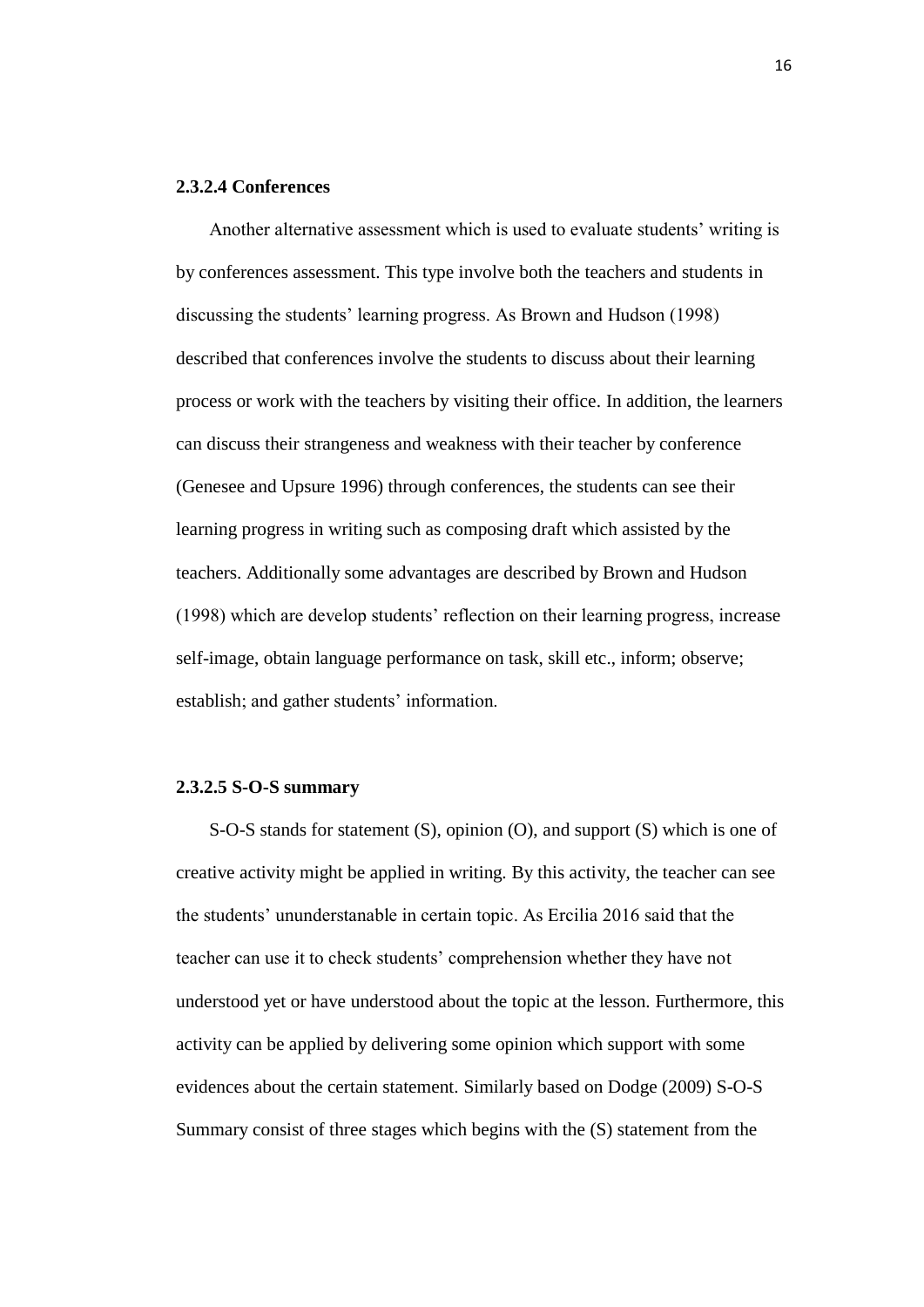teacher, then the students have to give (O) opinion about the statement whether they agree or disagree, while the last is (S) support with facts which given by the students to support their opinion.

## **2.3.2.6 Feedback**

The teachers can give feedback directly or indirectly. The teacher can provide feedback in order to help the learners to correct their errors making in writing work. As Ercilia (2016) stated that how the teachers stress the observation can support the students to understand what they have done to develop their ability and accurately. But if the teachers do not give feedback, the learners can lose motivation in developing their writing since they do not know where their writing errors are (Brookhart 2008)

# **2.3.2.7 Peer Feedback**

Peer feedback is obtained from one students to other students. The students can see their writing errors from their partner. Other advantages of peer assessment are the students can know their weakness from their friends. In the same line, Tsui and Ng (2000) described that peer feedback help the students discover their strangeness and weakness. Additionally, peer feedback can encourage students' critical reason (Berg 1999)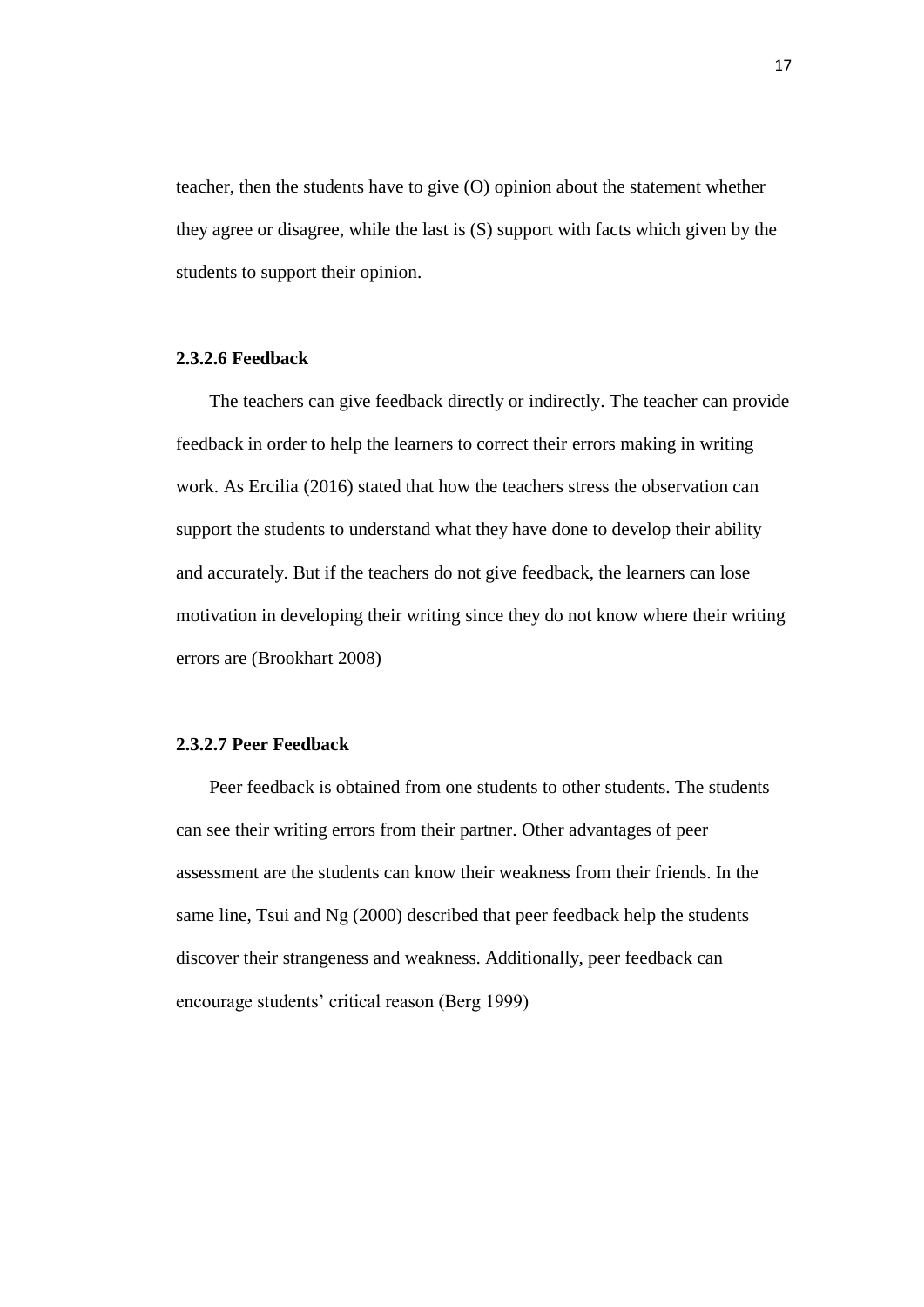#### **2.3.2.8 Self-Assessment**

Self-assessment is a valuable tool for learning and measurement. For example, when students' are engaged in assessing their own work, they try to learn the criteria for high-quality performance, and they experience a willingness to apply those criteria (Herrera et al., 2007). However, Black and Wiliam (1998) remain concerned about student readiness to self-assess or evaluate peers. Initially, some teachers provide rubrics for student so that they can assess their progress. The rubrics incorporate the criteria that provide the opportunity for students to reflect on the extent to which they have made progress.

### **2.3.2.9 Reflective writing**

Reflective writing is similar with logs and journal writing which can check the students learning progress since it is reflective which means the students can reflect their learning. Similarly, Ercilia (2016) described that a reflective essay is a writing form which examine and monitor the progress of writers' individual experience. The teachers have to assist their students to do this reflective writing. Furthermore, Matsumoto (1996) describe that the teacher is responsible in determining criteria to the students in order to avoid difficulties for writing reflective journal. Additionally, the journal has to describe life learning event and experience, the students have to interpret and analyse from different perception, and lastly the students have to reflect the use of that information.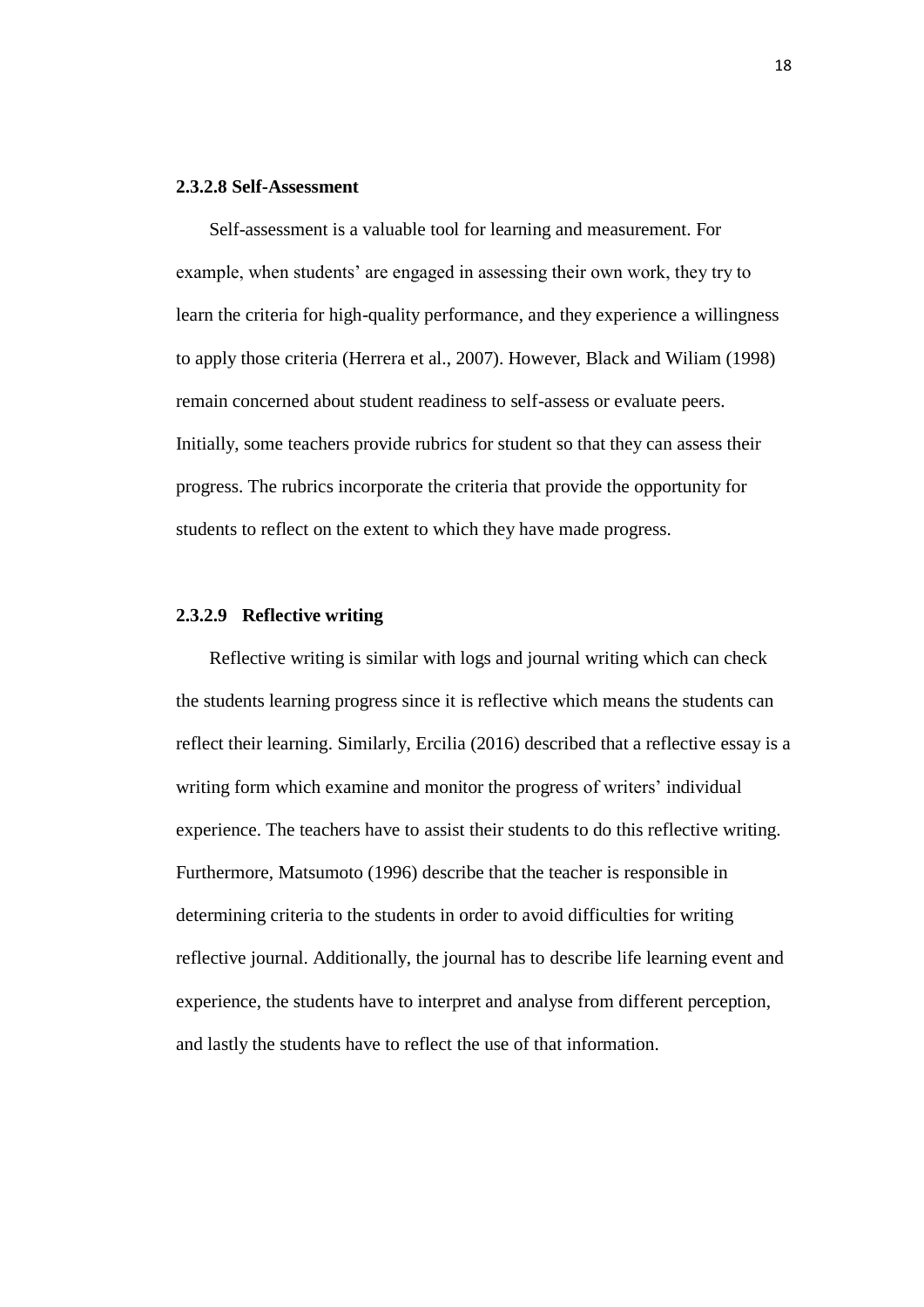### **2.4 Review of Previous Study**

The previous study about alternative assessment has been researched for several times. For example the study which was conducted by Jalizadeh and Dastgoshadeh (2011) which was about the role of alternative assessment techniques in improving EFL learners' speaking skill (Iranian EFL setting). The design of this research was quantitative with correlation design which was to know the relationship between the use of alternative assessment with the students' speaking improvement. In order to find the goal of this research, 60 intermediate Iranian students were selected to be participant. The type of alternative assessment which were applied in experimental group included self-assessment combined with peer-assessment and teacher-assessment. Since it was to know the speaking improvement, so pre-test and post-test contained oral interview. Additionally, written test were also given which consist of 80 items based on the students' previous hand book. ANOVA was used to check the difference students' performance in speaking after and before the implementation of alternative assessment. Furthermore, the result of this study revealed that through alternative assessment, students in experimental group perform speaking better that control group without alternative assessment.

Other previous study which still have correlation with this study is done by Nouh et.al (2014). The goal of the study was to investigate female EFL primary school attitudes, knowledge, and skill in alternative assessment. The participants of this study were selected randomly from six educational zone which consisted of 335 EFL primary school teachers. In order to reach the research aim, this research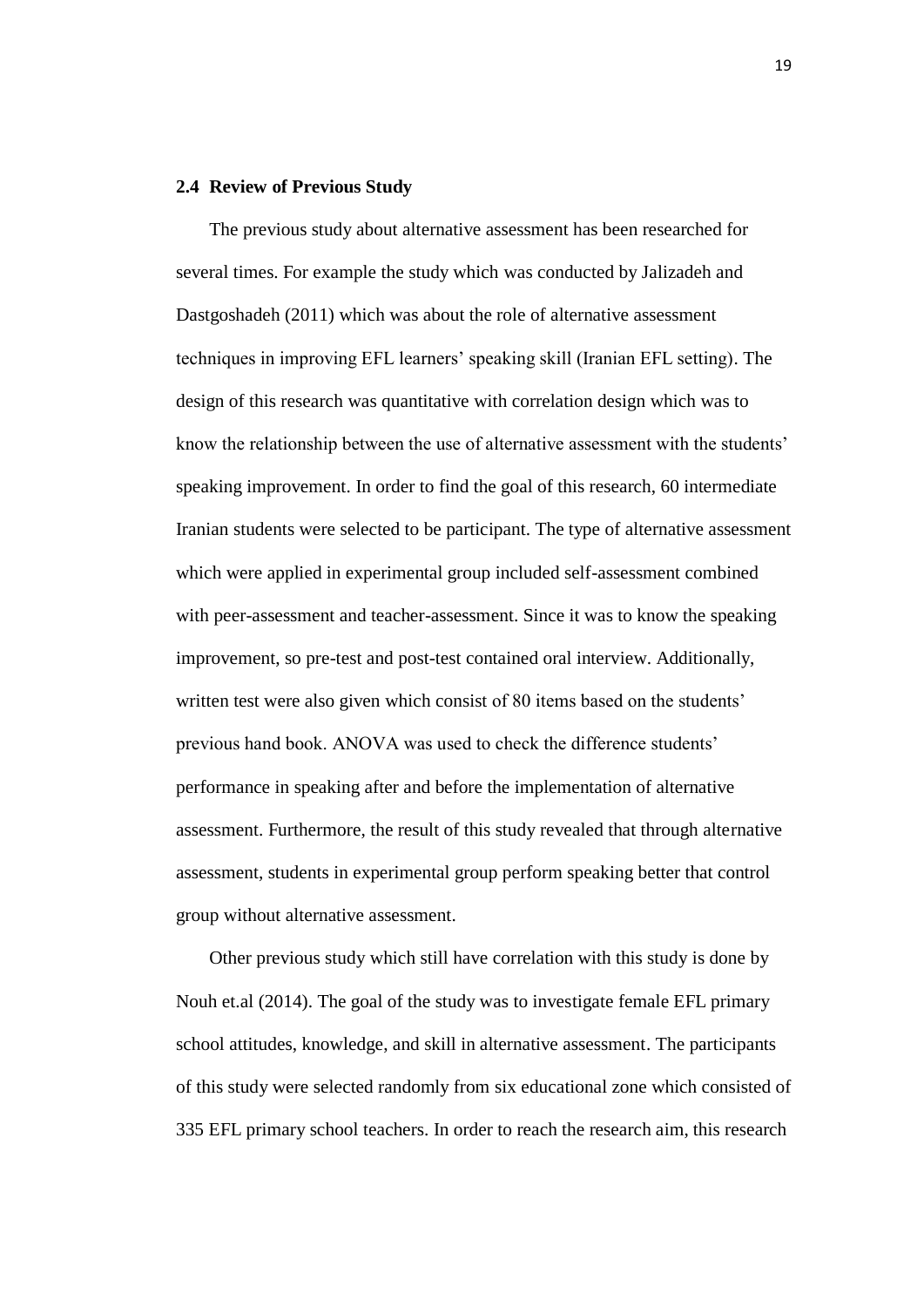applied survey design. The questionnaire were shared to 335 teachers to collect the data of the study. In addition, focus group interview was also conducted with principals and head teachers. After collecting data by questioners, data was analysed to see the result of the research which applied descriptive statistic included t-test and one-way ANOVA test. Based on the research, it shows that teachers supposed as knowledgeable and skilful in implementing alternative assessment. Although the teachers were knowledgeable and skilful in alternative assessment, but they preferred applied traditional written test than alternative assessment. The teachers said that alternative assessment is time consuming and neglected students' writing skill. Additionally, teachers' attitude is related with the educational zone and experiences.

Additionally, previous research was done by Wubshet and Menuta (2015). The purpose of this study was to investigate the implementation of alternative assessment in the teaching of English in some selected secondary schools in Hawassa Zuria, SNNPR. The reason of selecting the schools was because the location of the schools are not in the big city and the situation are not well researched. The design of this research was qualitative research. The study discovered whether the participant English teachers comprehend the alternative assessment principles and integrate it in the English classrooms. Additionally, It also supposed to identify the dominant assessment types which used by the teachers. The Participants of the study were ninth grade English teachers of three secondary schools in Hawassa Zuria. The selection of three schools are based on the availability sampling which is a method of choosing subjects who are

20